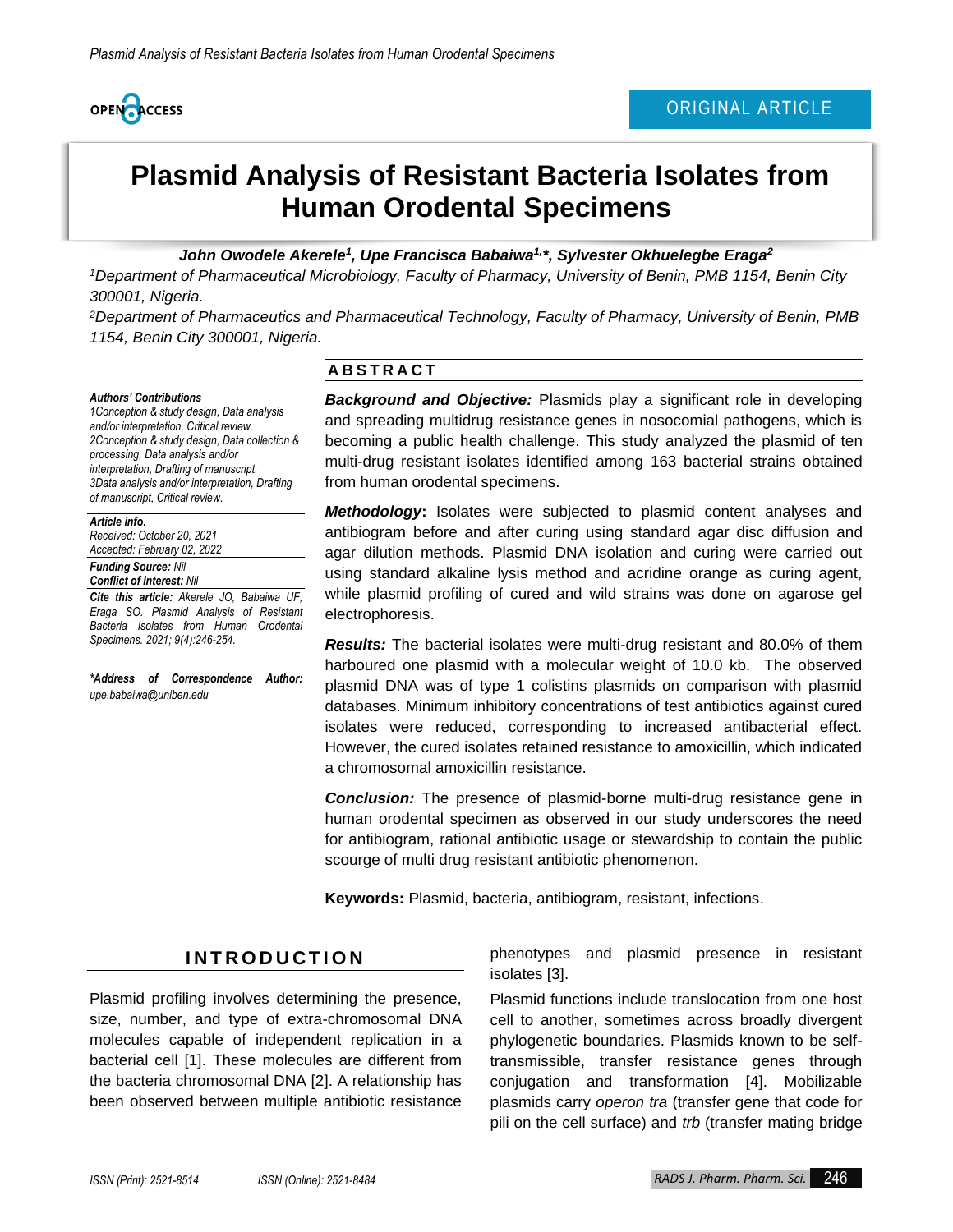operon, responsible for gene transfer) genes. These plasmids enables the transfer of acquired antibiotic resistance genes across cells, known as horizontal gene transfer. This transfer of genes have resulted in the development and spread of multi-drug resistant bacteria. Also, a variety of organisms have undergone crucial evolutionary processes due to horizontal gene transfer. In these processes, the self-transmissible plasmids ends up enlarging the gene pools responsible for gene transfer between various organisms [5].

Some other gene transfers can take place at the intracellular level among bacterial chromosomes, plasmids and transposons. This level of antimicrobial resistance transmission have been known to occur between microorganisms in animals and humans. Chromosomal mutation in genes coding for antibiotic targets is among established modes of development of resistance to antibiotics. However, the extent of the spread of these resistance genes to other bacteria is limited as it can only be passed from parents to offsprings (vertical transfer) [6].

Most of the current increase in antibiotic resistance has been due to the rapid spread of resistance plasmids through horizontal gene transfers [7]. An attractive strategy for removing antimicrobial resistance genes from a bacterial population would be through plasmid removal or disaggregation called plasmid curing. Plasmid curing compounds are basically DNA intercalating agents such as acridine orange, ethidium bromide, chlorpromazine, among others, which disrupt plasmid DNA replication by integrating into DNA [8].

Some agents like ascorbic acid cause DNA breakage, while the coumarins and quinolones affect plasmid DNA supercoiling [9]. Additionally, some other curing compounds, including poly-unsaturated fatty acids and TraE inhibitors prevent plasmid induced conjugation [9]. Exposure of microbial host strain to elevated temperature, exposure to ultra-violet radiation, treatment with crystal violet, sodium dodecyl sulphate and thymidine starvation are the other reported effective techniques [10]. This study presented antibiotic resistance profile data of some orodental bacterial isolates. The correlative roles of plasmid and chromosomal microbial DNA of these isolates, their multiple antibiotic resistance phenotype and impact on orodental infections management are highlighted.

# **M E T H O D O L O G Y**

#### **Bacterial isolates**

Specimens were collected from 163 patients who visited the University of Benin Teaching Hospital's Dental Clinic, Benin City, Nigeria for tooth extraction from May 2017 to September, 2019 (Protocol number: ADM/E22/A/VOL.VII/14540). Deep socket culture specimen were collected with a sterile swab stick dipped into the socket of the extracted tooth. They were transported to the laboratory within 2.0 hours in 5.0 mL sodium thioglycolate broth. Each specimen was sub cultured in 10% blood agar plate and incubated at 37 °C for 24 hours. Resultant isolates were purified by further sub culturing based on colonial morphologies. In the instance where two colonies appeared different on blood agar plate both were sub cultured; whereas if two or more colonies on the plate were similar, only one colony was sub cultured. Identical colonies from the purified cultures were suspended in sterile broth for 12 hours and chromosomal extraction was undertaken by boiling the culture for onward identification using 16SrRNA. From this pool, ten bacterial isolates were randomly selected for plasmid profiling. These included: *Lysinibacillus fusiformis*, *Pseudomonas aeruginosa*, *Bacillus albus*, *Bacillus cereus*, *Bacillus thuringensis*, two strains of *Bacillus paramycoides*, *Bacillus anthracis, Paenibacillu*s *quercus* and *Providencia alcalifaciens*.

#### **Identification of isolates using 16SrRNA gene sequencing**

### **Sequencing reaction**

A total reaction volume of 7.0 µL, containing 1.0 µL of cleaned DNA, 0.7 µM universal primer and 2.0 µL big dye DNA sequencing kit (Applied Biosystems Ltd, UK) was diluted with 4 parts 5x sequencing buffer.

Using a thermal cycler, the following reactions were carried out with lid heat at 110 °C, initial denaturation at 95 °C for 10 seconds followed by denaturation at 50 °C for 5.0 seconds and annealing at 60 °C for 4.0 minutes. The reaction was looped back to stage 2, 99 times and the lid heat turned off at 4.0 °C.

The polymerase chain reaction (PCR) products of 16SrRNA gene fragment was obtained for each isolate using 1500bp universal 16SrRNA primers. Additional reagents included genomic DNA (50-100 ng), Tris-KCl reaction buffer, dNTP mix (0.2 mM), Taq DNA polymerase 5.0 µL and MgCl<sub>2</sub>. PCR cycling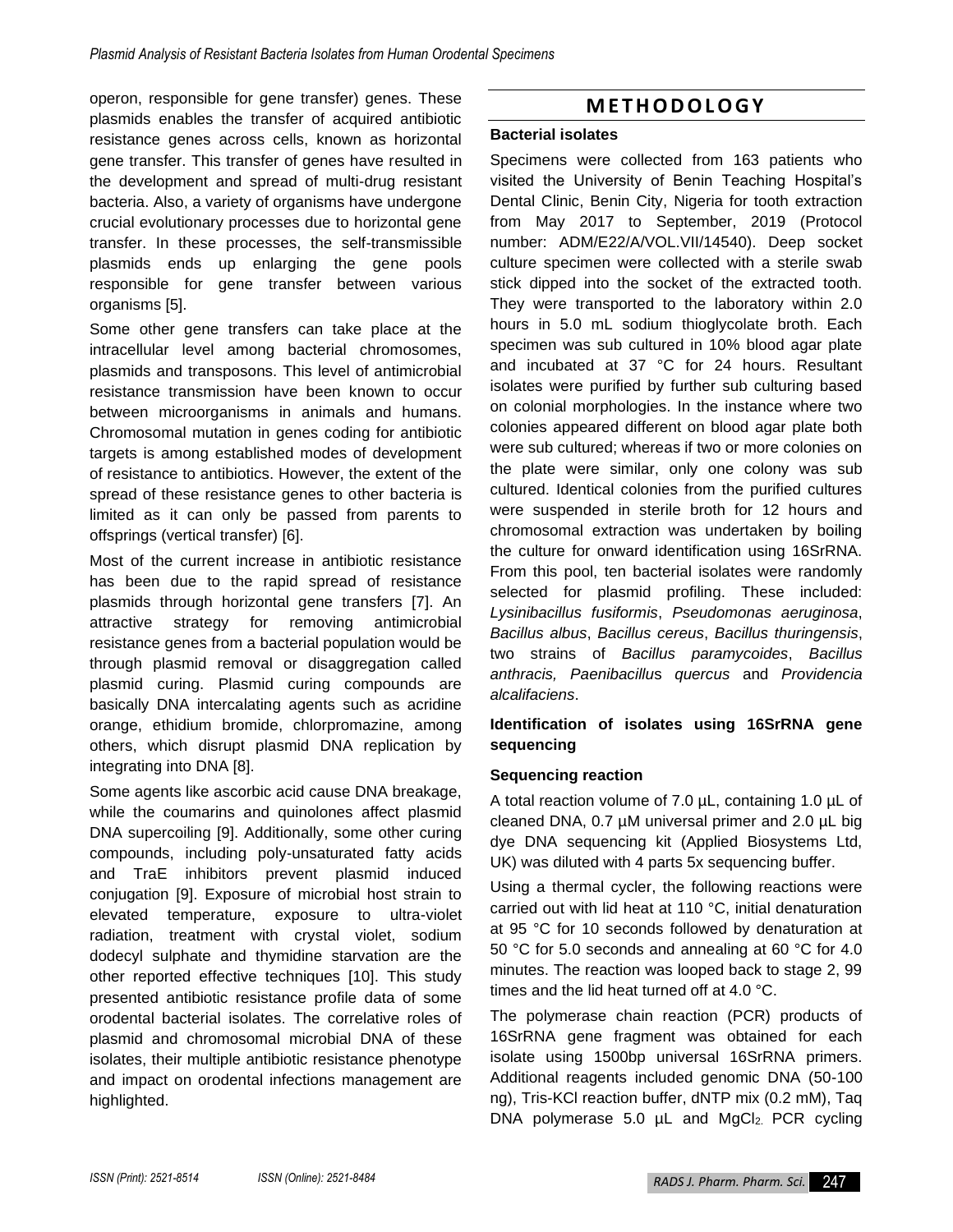conditions used were; initial denaturation at 94 °C for 2 minutes, denaturation at 94 °C for 1.0 minute, annealing at 55 °C for 2 minutes, elongation at 72 °C for 2 minutes and final extension at 72 °C for 2 minutes. PCR amplification was performed for 30 cycles. The resultant amplicon was sequenced and data obtained were evaluated using bioinformatics computational analysis. The nucleotide sequences obtained were compared to available sequences in gene bank for identification of each isolate. Using the gene package program (version 9.0.5), phylogenetic tree was generated by the neighbour joining method. The numbers at the forks show the numbers of occurrence of the repetitive groups to the right out of the 100 boot strap samples.

### **Antibiogram test**

Isolates were subjected to antimicrobial susceptibility test using the disc diffusion technique on Mueller-Hinton agar as described by Baur and co-worker [11]. Test antimicrobial agents used were selected based on treatment guidelines of orodental infections at the study centre and these included; amoxicillin, amoxicillin-clavulanic acid combination, metronidazole, clindamycin and perfloxacin. Antibiotic used in this study were Oxoid products manufactured in England. For the disc diffusion test, a sterile swab stick was applied into each standardized inocula and used to evenly streak the entire surface of an already prepared Mueller Hinton agar plate. Then each disc of test antibiotics were applied on the culture media and incubated at 37 °C for 24 hours. From a previously prepared 10.0 mg/mL stock solution (S/S) of each test antibiotic, the following amount were dispensed and mixed with appropriate volume of molten double strength (D/S) Mueller Hinton agar to give a concentration range of 0.32-10.5 mg/mL for MIC (Minimum Inhibitory Concentration) determination; 640 µL of S/S into a Petri dish plus 19.36 mL of D/S Mueller-Hinton agar to give 0.32 mg/mL; 1.28 mL of S/S into a Petri dish plus 18.72 mL of D/S Mueller-Hinton agar to give 0.64 mg/mL; 2.50 mL of S/S into a Petri dish plus 17.50 mL of D/S Mueller-Hinton agar to give 1.28 mg/mL; 5.12 mL of S/S into a Petri dish plus 14.88 mL of D/S Mueller-Hinton agar to give 2.56 mg/mL and 10.25 mL of S/S into a Petri dish plus 9.76 mL of D/S Mueller-Hinton agar to give 5.12 mg/mL.

All plates were allowed to set and then dried at 50 °C for 10 minutes in a hot air oven. Positive control Petri dish had no antibiotic incorporated into the set Mueller Hinton agar plate. While the negative control dish contained only 10% dimethyl sulphoxide (Sigma, Germany) used as diluent for the stock solution. A sterile wire loop was applied into each standardized inocula and then streaked into the surface of corresponding plates. All plates were incubated at 37 °C for 24 hours in triplicates. Inhibition zone diameters and minimum inhibitory concentrations (MICs) obtained were recorded in millimetres and mg/mL, respectively. These were interpreted as susceptible, or resistant by comparison with published guidelines for antimicrobial susceptibility testing for commonly occurring pathogens obtained from clinical isolates [12].

### **Plasmid DNA isolation and quantification**

Standardized pure colonies of each strain were transferred into Mueller-Hinton broth and incubated for 16-20 hours at 35 °C. The broth cultures were harvested after 20 hours, with each strain divided into 2 aliquots. First aliquot (untreated with acridine orange) had it plasmid DNA extracted; while the second aliquot was treated with acridine orange as a curing agent. The treated bacterial strains were subjected to susceptibility tests as previously described.

First aliquot of harvested cells of each bacterial strain had their plasmid DNA extracted with alkaline lysis method using ZymoPure™ Plasmid Miniprep Kit system [13]. Bacterial cells of each strain was transferred into Eppendorf tube containing 250 µL ZymosPure<sup>™</sup> P1 (Red) buffer and vortexed at a speed of 8000 rpm. The resultant homogenized bacterial buffer solution and 250 µL ZymosPure™ P2 (Green) buffer were gently mixed for about 6 to 8 times and allowed to stand at room temperature for 3 minutes. Approximately 250 µL of ice-cold ZymosPure™ P3 (Yellow) buffer was added to the above solution, mixed thoroughly until a yellow coloured precipitate indicative of a neutralized lysate was obtained. This lysate was incubated in ice for 5 minutes and thereafter centrifuged for 10 minutes at 14,000 rpm until the solution separated into supernatant and pellet. About 275 µL ZymosPure™ binding buffer was added to 600 µL of supernatant previously decanted into an empty Eppendorf tube. The resultant mixture, which was transferred into the Zymos-Spin™ 11-P column in a collection tube, was incubated for 2 minutes and then centrifuged at 5000 rpm for 2 minutes. After spinning, the flow-through was discarded, and the membrane containing the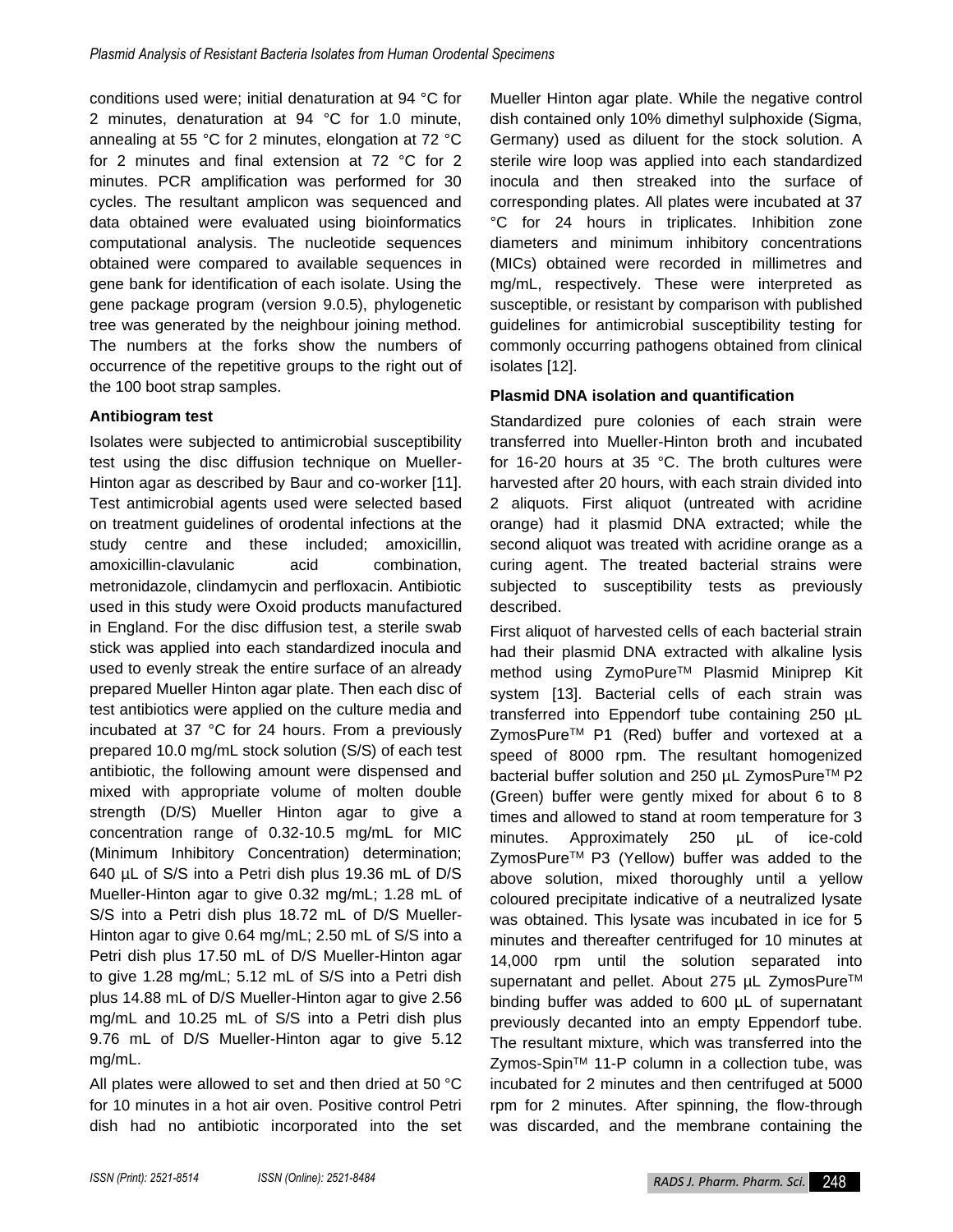extracted DNA plasmid was washed 3 consecutive times with 800, 800 and 200 µL of ZymosPure™ wash. Each wash was followed by centrifugation at 5000 rpm for 1.0 minute. Lastly, the Zymos-Spin™ 11-P column containing the washed plasmid DNA was transferred into 1.5 mL tube and about 25 µL of ZymosPure™ elution buffer was added to the column. This was incubated at room temperature for 2 minutes and then centrifuge at 10,000 rpm for 1.0 minute in a micro-centrifuge. The eluted plasmid DNA was stored at 20 °C prior to loading onto the gel electrophoresis tank.

#### **Electrophoresis analysis of plasmid DNA**

The extracted plasmid DNA was subjected to agarose gel electrophoresis with 1.6 g of agarose gel in 200 mL of water. The mixture was homogenised by heating for 3 minutes in a microwave oven and allowed to cool to 56 °C. After which 5.0 µL of ethidium bromide was transferred into the cooled agarose solution. The agarose-ethidium bromide mixture was poured onto a casting tray with a comb placed across its rim to form wells. The gel was allowed to set for 45 minutes and the comb was carefully removed. Exactly 8.0 µL of the plasmid DNA samples were then loaded into the wells after mixing with 2.0  $\mu$ L of bromophenol blue in an Ependoff tube. A DNA molecular weight marker was also loaded into one of the wells. The gel was then electrophoresed in a horizontal tank at a constant voltage of 120 V for 40 minutes [14].

At the end of the process, plasmid DNA bands were viewed by fluorescence of bound ethidium bromide under a short wave ultraviolet light trans-illuminator and the photographs were taken using a Samsung 12.2 mega pixel, digital camera (Germany). Plasmid DNA bands were matched with DNA ladder standard molecular weight marker in the range of 1.0-10 kb (New England Biolab).

### **Plasmid curing**

Second aliquot of harvested cells were each treated with acridine orange according to the method of Brown [15]. Nutrient broth was prepared and supplemented with 0.1 mg/mL acridine orange. A 20 µL volume of the overnight culture of the bacteria was sub-cultured into 5.0 mL of the nutrient broth containing acridine orange. The samples were then incubated at 37 °C for 72 hours in a shaker bath at a revolution of 150 rpm. After 72 hours incubation, the isolates were sub-cultured onto Mueller Hinton agar to determine susceptibility of treated isolates to the antibiotics by the measurement of inhibition zone diameters and MICs as previous described Plasmid DNA extraction was repeated on the treated strains to determine success or otherwise of the treatment process.

# **R E S U L T S**

Table **1** shows the inhibition zone diameters (IZD) in millimetres and the resistant pattern of the wild and cured bacterial isolates to test antibiotics. *L. fusiformis* had an IZD of 12 mm with perfloxacin, increasing to 24 mm in the cured form. *P. aeruginosa* had IZD of 26/28 mm with perfloxacin and 0/27 mm with clindamycin. An IZD range of 19-27 mm was observed for perfloxacin for wild in the *Bacillus genera* except for *B. thurigenesis* that was resistant to perfloxacin, clindamycin and metronidazole before curing, with IZD of 0 mm as against 25 mm, 26 mm and 24 mm, respectively, post DNA curing treatments.

A similar trend was observed by *B. anthracis* which was resistant to amoxicillin-clavulanic acid, clindamycin and metronidazole with pre-curing zone diameter of 0 mm as against 15 mm, 21 mm and 21 mm post curing treatment, respectively. It should be noted that all the test isolates cured and wild were resistant to amoxicillin. *P. alcalifaciens* had IZD of 32 mm with perfloxacin for the wild/cured variants of the isolates but the isolates were completely resistant to amoxicillin-clavulanic acid, clindamycin and metronidazole in their wild forms as against 32 mm, 24 mm and 22 mm, respectively for the cured isolates.

Table **2** shows the MICs of all test antibiotics against the wild and cured bacterial isolates. The MICs were higher in the wild isolates with a range of 0.32 mg/mL to greater than 10.5 mg/mL. On the other hand a lower MIC values of 0.04 - 5.12 mg/mL were obtained for cured isolates.

Figures **1** and **2** shows the plasmid profiles of wild and cured multi-drug antibiotic resistant bacterial isolates, respectively. From the electrophoresis results wild bacterial isolates contained one plasmid band each with the same molecular weight of 10 kb except for two isolates with no visible band (*L. fusiforms* and *B. paramycoides*), while the electrophoresis results of the cured bacterial isolates had no visible plasmid band, consistent with successful plasmid curing process.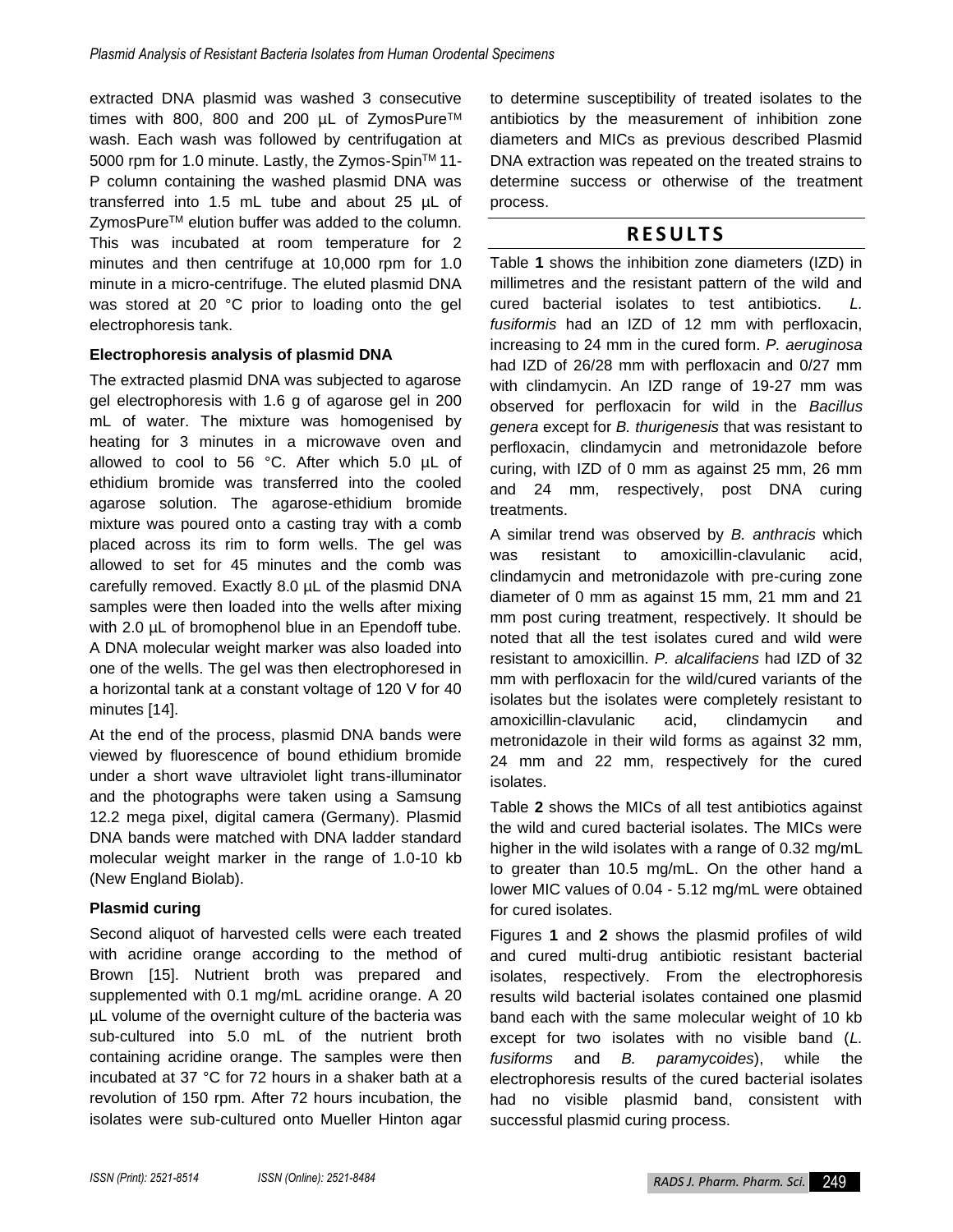| <b>Isolate</b>         | Code            | <b>PEF</b> | <b>CDC</b>               | <b>AMC</b>               | <b>MET</b>               | <b>AML</b>               | <b>MDR</b> patterns     |
|------------------------|-----------------|------------|--------------------------|--------------------------|--------------------------|--------------------------|-------------------------|
| L. fusiformis          | 1U              | 12         | $\blacksquare$           |                          | ٠                        | ٠                        | CDC, AMC, MET, AML      |
|                        | 1C              | 24         | ٠                        | -                        | -                        | ٠                        | CDC, AMC, MET, AML      |
| P. aeruginosa          | 2U              | 26         | ۰                        | $\blacksquare$           | ۳                        | ٠                        | CDC, AMC, MET, AML      |
|                        | 2C              | 28         | 27                       | $\overline{\phantom{a}}$ | $\overline{\phantom{a}}$ | $\overline{\phantom{a}}$ | AMC, MET, AML           |
| B. albus               | 3U              | 19         |                          |                          |                          | $\blacksquare$           | CDC, AMC, MET, AML      |
|                        | 3C              | 30         | 26                       | 22                       | 29                       | ٠                        | AML                     |
| <b>B.</b> cereus       | 4U              | 23         |                          |                          |                          | ٠                        | CDC, AMC, MET, AML      |
|                        | 4C              | 23         | 22                       | 21                       | 19                       | ٠                        | AML                     |
| <b>B.</b> thuringensis | 5U              |            | ۰                        |                          | ٠                        | ٠                        | PEF, CDC, AMC, MET, AML |
|                        | 5C              | 25         | 26                       | $\overline{\phantom{a}}$ | 24                       | $\overline{\phantom{a}}$ | AMC, AML                |
| <b>B.</b> paramycoides | 6U              | 22         | $\overline{\phantom{a}}$ |                          | ٠                        | ٠                        | CDC, AMC, MET, AML      |
|                        | 6C              | 22         | $\overline{\phantom{a}}$ | 41                       | $\overline{\phantom{a}}$ | ٠                        | CDC, MET, AML           |
| B. paramycoides        | 7U              | 19         | ٠                        | 16                       | ٠                        | ٠                        | CDC, MET, AML           |
|                        | 7C              | 30         | 23                       | 23                       | 13                       | $\overline{\phantom{a}}$ | AML                     |
| <b>B.</b> anthracis    | 8U              | 21.5       |                          |                          |                          |                          | CDC, AMC, MET, AML      |
|                        | 8C              | 31         | 21                       | 15                       | 29                       | ٠                        | AML                     |
| P. quercus             | 9U              | 27         | 18                       | ٠                        | 23                       | ٠                        | AMC, AML                |
|                        | 9C              | 32         | 23                       | ٠                        | 24                       | $\blacksquare$           | AMC, AML                |
| P. alcalifaciens       | 10U             | 32         | $\blacksquare$           |                          |                          | ٠                        | CDC, AMC, MET, AML      |
|                        | 10 <sub>C</sub> | 32         | 24                       | 32                       | 22                       | ٠                        | AML                     |

**Table 1. Inhibition zone diameters (mm) and multi-drug resistance pattern of wild and cured isolates to different antibiotics.**

PEF = perfloxacin, CDC = clindamycin, AMC = amoxicillin-clavulanic acid, MET = metronidazole, AML = amoxicillin, MDR = multi-drug resistance

| Table 2. Minimum inhibitory concentration (mg/mL) and multi-drug resistance pattern of wild and cured |  |
|-------------------------------------------------------------------------------------------------------|--|
| isolates to test antimicrobial agents.                                                                |  |

| <b>Isolate</b>         | Code           | <b>PEF</b> | <b>CDC</b> | <b>AMC</b> | <b>MET</b> | <b>AML</b> | <b>MDR</b> patterns     |
|------------------------|----------------|------------|------------|------------|------------|------------|-------------------------|
| L. fusiformis          | 1U             | > 0.32     | >10.5      | 4          | >10.5      | 2.56       | CDC, AMC, MET, AML      |
|                        | 1 <sup>C</sup> | 0.04       | >10.5      | 4          | >10.5      | 2.56       | CDC, AMC, MET, AML      |
| P. aeruginosa          | 2U             | 0.32       | >10.5      | 1          | >10.5      | 0.32       | CDC, AMC, MET, AML      |
|                        | 2C             | 0.32       | 5.12       | 1          | >10.5      | 0.32       | AMC, MET, AML           |
| B. albus               | 3U             | 0.32       | >10.5      | 4          | 4          | 0.64       | PEF, CDC, AMC, MET, AML |
|                        | 3C             | 0.02       | 5.12       |            | 1          | 0.64       | AML                     |
| B. cereus              | 4U             | 0.32       | >10.5      | 4          | 4          | 2.56       | CDC, AMC, MET, AML      |
|                        | 4C             | 0.32       | 5.12       | 1          | 1          | 2.56       | AML                     |
| <b>B.</b> thuringensis | 5U             | 0.32       | > 10.5     | 1          | 10.5       | 2.56       | CDC, AMC, MET, AML      |
|                        | 5C             | 0.08       | 5.12       | 1          | 5.12       | 2.56       | AMC, AML                |
| <b>B.</b> paramycoides | 6U             | > 0.32     | >10.5      |            | >10.5      | 0.32       | CDC, AMC, MET, AML      |
|                        | 6C             | > 0.32     | >10.5      | 0.32       | > 10.5     | 0.32       | CDC, MET, AML           |
| <b>B.</b> paramycoides | 7U             | 0.32       | >10.5      | 1          | >10.5      | 0.32       | CDC, MET, AML           |
|                        | 7C             | 0.04       | 5.12       | 0.02       | 5.12       | 0.32       | AML                     |
| <b>B.</b> anthracis    | 8U             | 0.32       | >10.5      | 1          | 10.5       | 4          | CDC, MET, AML           |
|                        | 8C             | 0.04       | 5.12       | 0.08       | 5.12       | 4          | AMC, AML                |
| P. quercus             | 9U             | 0.32       | >10.5      | 4          | >10.5      | 4          | AMC, AML                |
|                        | 9C             | 0.04       | 5.12       | 4          | >10.5      | 4          | AMC, AML                |
| P. alcalifaciens       | 10U            | 0.04       | >10.5      |            | 10.5       | 4          | CDC, AMC, MET, AML      |
|                        | 10C            | 0.04       | >10.5      | 0.32       | 5.12       | 4          | AML                     |

PEF = perfloxacin, CDC = clindamycin, AMC = amoxicillin-clavulanic acid, MET = metronidazole, AML = amoxicillin, MDR = multi-drug resistance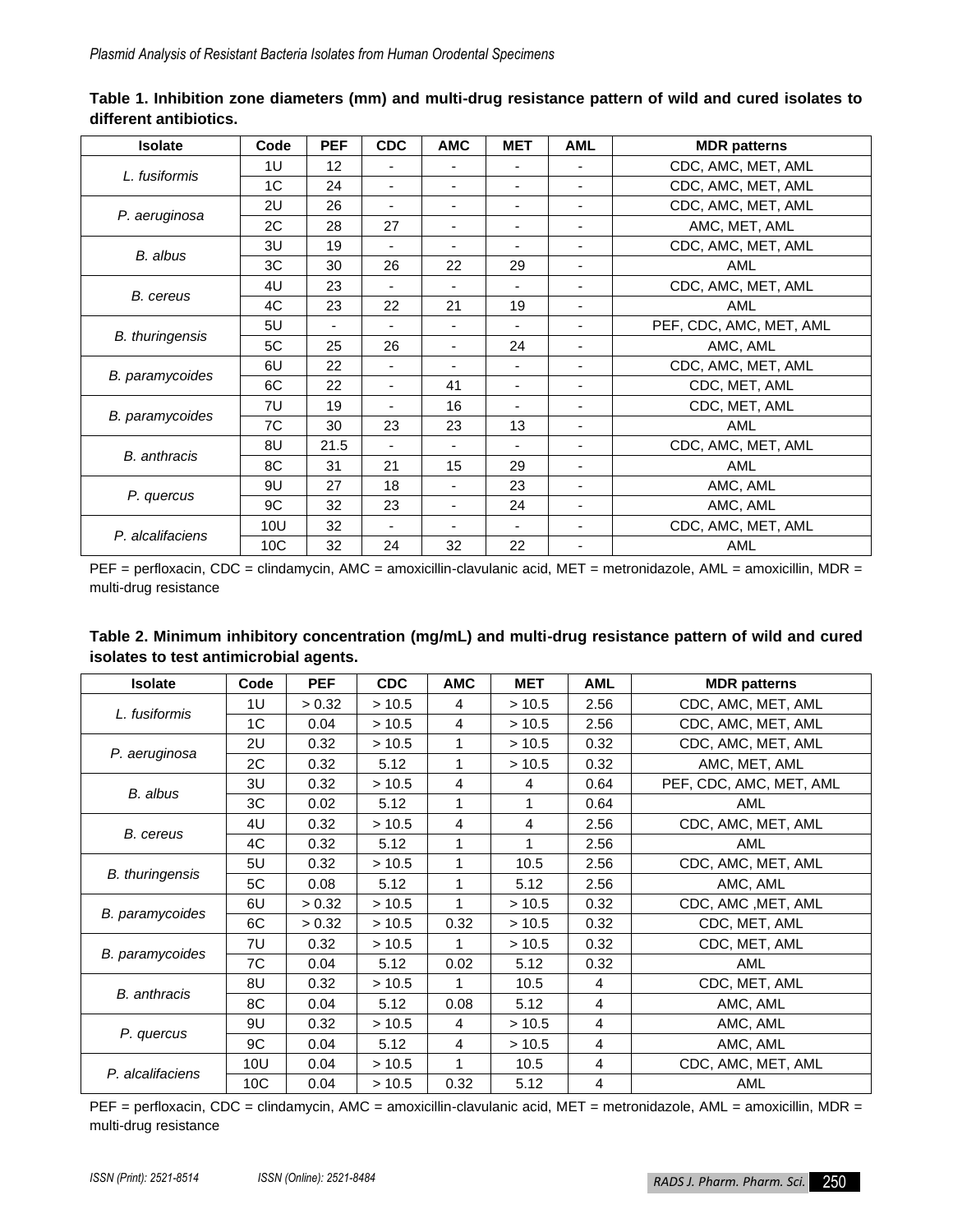

**Figure 1.** Electrophoresis result of wild multi-drug antibiotic resistant bacterial isolates.

(L is 1kb - 10kb DNA ladder (molecular marker). Isolates 2U, 3U, 4U, 5U, 7U, 8U, 9U and 10U are positive for plasmid DNA with bands at 10kb while isolates 1U and 6U are negative for plasmid DNA. NC is a no plasmid DNA template control)



**Figure 2.** Electrophoresis result of cured multi-antibiotic resistant bacterial isolates.

(L is 1kb - 10kb DNA ladder (molecular marker). Isolates 1-10C are negative for plasmid DNA. NC is a no plasmid DNA template control)

### **D I S C U S S I O N**

The mouth harbours distinct habitats such as the mucosal surfaces of the cheeks, palate, periodontal region, tongue as well as the teeth, which provide different ecologic conditions that facilitate the growth of pathogenic bacteria*. Enterobacteria* do not usually occur in the oral cavity as recorded in this study, but reports exists implicating *P. aeruginosa* isolates as endodontic infectious agents [16]. This organism has been recovered from periapical lesions following endodontic treatment and from periodontal pockets of patients with refractory periodontal diseases [17]. In this study, this rare orodental pathogen was resistant to clindamycin, metronidazole and the β-lactams (amoxicillin-clavulanic acid and amoxicillin) prior to curing. The observed multi-drug resistance pattern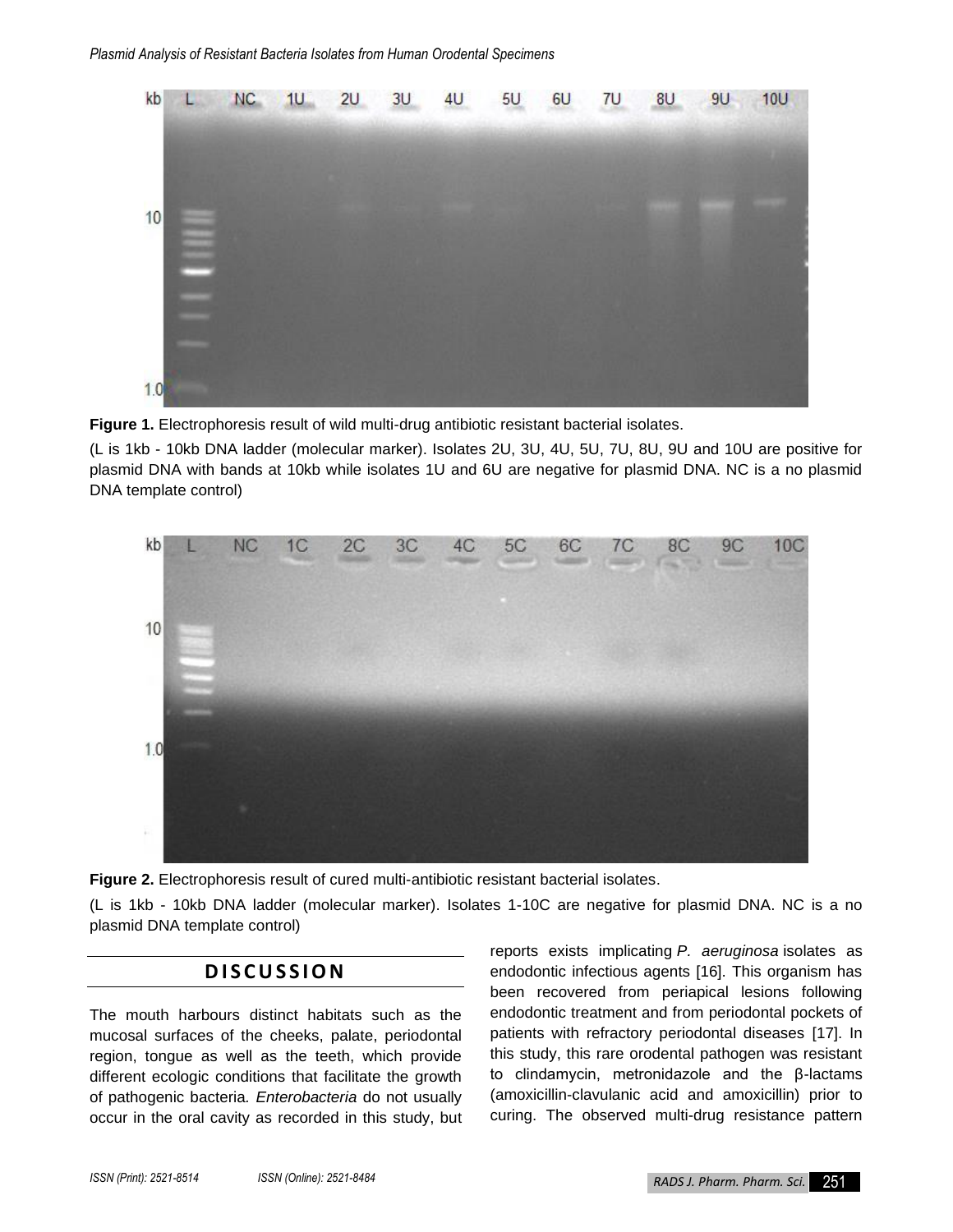may be due to the presence of 10 kb molecular weight plasmid in the cell as observed from the plasmid DNA profile. The ability of this bacterium to grow as biofilm may be another determinant factor for the observed bacterial resistance to these antimicrobial agents [18]. However, this study showed susceptibility of *P. aeruginosa* to perfloxacin prior to curing. This is in line with existing literature where fluoroquinolones were successfully used in the treatment of periapical *P. aeruginosa* infections [19].

Perfloxacin and other quinolones have been reported to have antibacterial and antiplasmid activities. Weisser and Wiedemann reported that five fluoroquinolones and two quinolones cured four plasmids in *E. coli* [20]. In another study, subinhibitory levels of quinolones had cured *E. coli* of large clinical plasmids [9]. Additionally, quinolones have been documented as agents capable of curing and reducing the copy number of several plasmids [21]. Agents such as these have been shown to reverse antibiotic resistance in several bacterial species through the inhibition of efflux pump [22]. These anti-plasmid activities of perfloxacin may have accounted in part for the observed susceptibility of all test isolates to the antimicrobial agent in this study.

This study isolated many species of *Bacillus* which have not been previously associated with orodental infections, including *B. paramycoides, B. thuringensis and B. albus*. All the wild *Bacillus* species were resistant to multiple antibiotics (perfloxacin, metronidazole, clindamycin and β-lactams). However, after curing, all the test isolates became sensitive to test antibiotics except amoxicillin indicative of chromosomal resistance. This observation correlates with some previous studies where the bulk of *Bacillus* species used in these studies showed variable susceptibilities to the penicillins but were susceptible to clindamycin and fluoroquinolone [23,24]. In an *in vitro* susceptibility study, clindamycin, fluoroquinolones and combination were relatively effective against *Bacillus species* as single agents [25]. This agrees with our finding, as *B. cereus* was susceptible to clindamycin, perfloxacin and amoxicillin-clavulanic acid after curing. However, the observed resistance of all the isolates to amoxicillin even after curing could be suggestive of chromosomally-mediated mechanism of resistance [26]. The isolation of *Paenibacillus quercus* from human orodental specimen in this study is novel as this species had only been previously associated with

soil rather than humans [27]. The observed susceptibility to the fluoroquinolones and resistance to the β-lactams of this genus has been demonstrated in previous studies with many species of Paenibacillus [28]. Isolation of *B. cereus* also agreed with existing literature which documented that treatment mediated damage to the buccal mucosa could expedite adherence and colonization of the oral cavity by *B. cereus* [29].

Detailed analysis of the cured isolates showed reduced MIC values in synergy with increased antibacterial effects of test antibiotics in the plasmid free isolates. This observation highlighted the fact that plasmid genes might have encoded resistance in the wild isolates. Isolation *of L. fusiformis* from human orodental specimen as observed, contrasted with its natural soil habitat, despite the recently reported isolation from temperate air in Saudi Arabia and Singapore [30].

The observed increase in antibacterial effects of perfloxacin and amoxicillin-clavulanic acid against plasmid free *L. fusiformis* (1U) and *B. paramycoides* (6U) after curing may be attributable to the ability of acridine orange to revert antibiotics resistance via possible inhibition of efflux pump in various bacterial species [31]. The obtained plasmid size of 10 kb was comparable to *type 1 colistin plasmids*. These are small, mobilizable plasmids with molecular weight range of 6-10 kb often numbering about 20 copies per bacterial cell [32]. They harbour colistin genes *mcr-4* and *mcr-5*, known for their unique role in the spread of antimicrobial resistance of the quinolones and βlactam antibiotics [33-37] as well as sulphonamide and tetracycline resistance [38,39]. Possible coexistence of this novel colistin resistant genes in a plasmid (with molecular weight 10 kb) within the same bacterial host as observed may explain in part the multi-drug resistance phenotypes among the isolates prior to curing [40].

## **C O N C L U S I O N S**

Presence of plasmids in bacterial isolates obtained from human orodental specimen as seen in our study is of great concern as this could be implicated in the spread of multidrug resistant pathogens to other focal-oral sites in the human body. Results derived from plasmid curing assay can provide information that would influence better antibiotic management policy in the study centre. It is therefore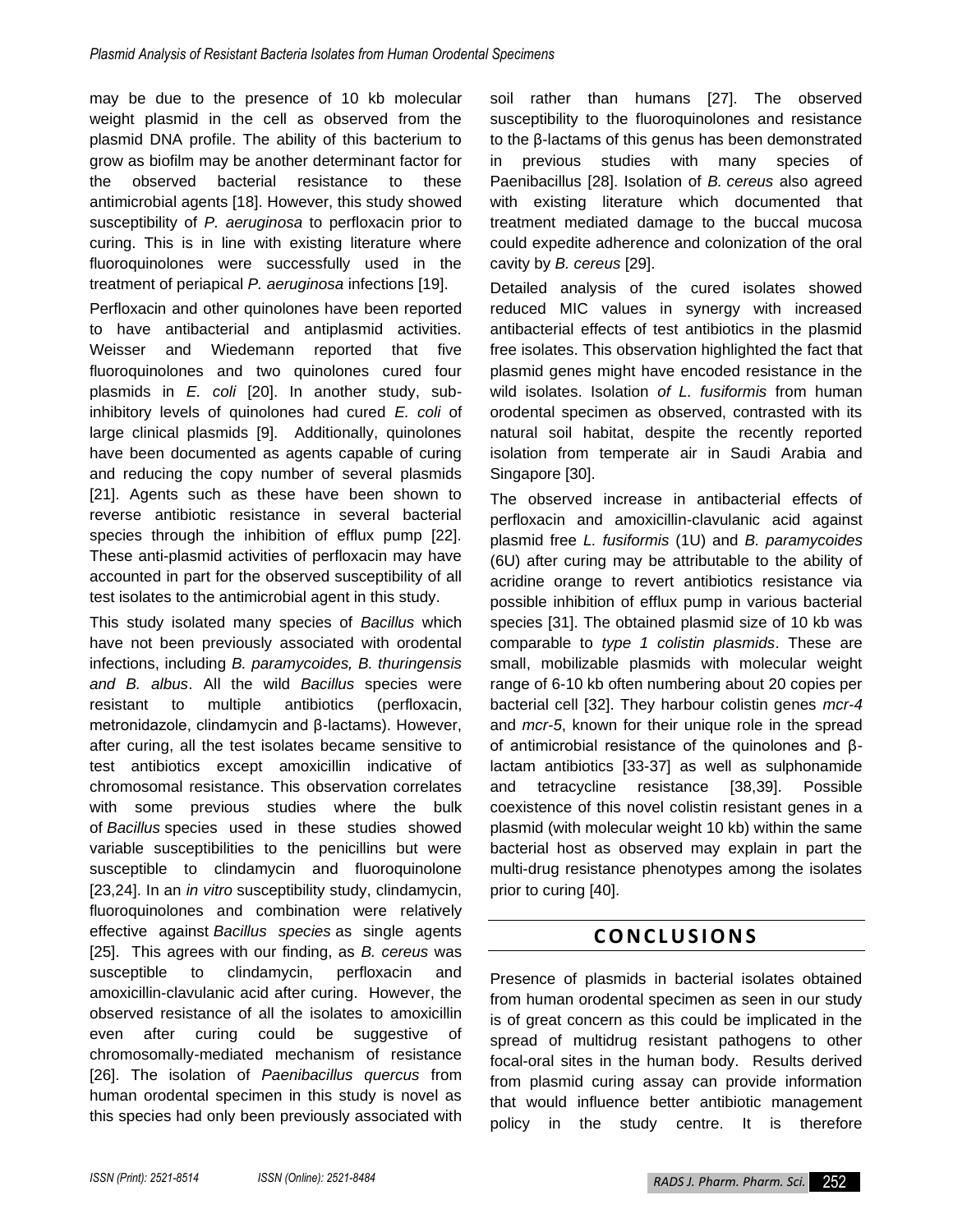recommended that antibiogram and molecular plasmid typing could provide insight in the choice of antimicrobial agents used for the successful therapeutic management of orodental infections.

## **R E F E R E N C E S**

- 1. Pattnaik S, Pradhan M, Narayani M. Resistance pattern acquired by nosocomial pathogens: A plasmid profile study. J. Appl. Pharm. Sci. 2013; 3(9): 57-59.
- 2. Makia RS, Ismail MC, Fadhil AMA. Detection of plasmid DNA profile in bacterial and fungal isolated from catheterized patients and it relation with antibiotic susceptibility. J. Biotechnol. Res. Ctr. 2013; 7(2): 52-62.
- 3. Hughes D, Andersson DI. Environmental and genetic modulation of the phenotypic expression of antibiotic resistance. FEMS Microbiol. Rev. 2017; 41(3): 374-391.
- 4. Smillie C, Garcillan-Barcia MP, Francia MV, Rocha EP, de la Cruz F. Mobility of plasmid. Microbiol. Mol. Biol. Rev. 2010; 74(3): 434-452.
- 5. Spengler G, Molnar A, Schelz Z, Amaral L, Sharples D, Molnar J. The mechanism of plasmid curing in bacteria. Curr. Drug Targets. 2006; 7(7): 823-841.
- 6. Lacroix B, Citovsky V. Transfer of DNA from bacteria to eukaryotes. mBio. 2016; 7(4): e00863- 16.
- 7. Hiroi M, Yamazaki F, Harada T, Takahashi N, Iida N, Noda Y, Yagi M, Nishio T, Kanda T, Kawamori F, Sugiyama K, Masuda T, Hara-Kudo Y, Ohashi N. Prevalence of extended spectrum β-lactamase producing *Escherichia coli* and *Klebsiella pneumonia* in food producing animals. J. Vet. Med. Sci. 2012; 74(2): 189-195.
- 8. Adeyemo SM, Onilude AA. Plasmid curing and its effect on the growth and physiological characteristics of *Lactobacillus plantarum* isolated from fermented cereals. J. Microbiol. Res. 2015; 5(1): 11-22.
- 9. Buckner MMC, Ciusa ML, Piddock LJV. Strategies to combat antimicrobial resistance: Anti-plasmid and plasmid curing. FEMS Microbiol. Rev. 2018; 42(6): 782-804.
- 10. Zaman MA, Pasha MH, Akhater MZ. Plasmid curing of *Escherichia coli* cells with ethidium bromide, sodium dodecyl sulphate and acridine orange. Bangladesh J. Microbiol. 2010; 27(1): 28- 31.
- 11. Bauer AW, Kirby WMM, Sherris JC, Turck M. Antibiotic susceptibility testing by a standardized

single disk method. Am. J. Clin. Pathol. 1966; 45(4): 493-496.

- 12. European Committee on Antimicrobial Susceptibility Testing Breakpoint Table for Interpretation of MIC and Zone of Inhibition Diameter. Version 7.0, 2017.
- 13. Meyers JA, Sanchez D, Elwell LP, Falkow S. Simple agarose gel electrophoretic method for the identification and characterization of plasmid deoxyribonucleic acid. .J Bacteriol. 1976; 127(3): 1529-1537.
- 14. Ozdemir K, Acar S. Plasmid profile and pulsedfield gel electrophoresis analysis of *Salmonella enterica* isolates from humans in Turkey. PloS One 2014; 9(5): e95976.
- 15. Brown TA. Essential molecular biology: A practical approach. 2nd Edition. University Press, Oxford. 2000. pp. 69-102.
- 16. Ranta K, Haapasalo M, Ranta H. Mono-infection of root canal with *Pseudomonas aeruginosa*. Dent. Traumatol. 1988; 4(6): 269-272.
- 17. Sunde PT, Olsen I, Debelian GJ, Tronstad L. Microbiota of periapical lesions refractory to endodontic therapy. J. Endod. 2002; 28(4): 304- 310.
- 18. Distel JW, Hatton JF, Gillespie MJ. Biofilm formation in medicated root canals. J. Endod. 2002; 28(10): 689-693.
- 19. Barnette F, Axelrod L, Tronstad L, Slots J, Graziani A, Talbot G. Ciprofloxacin treatment of periapical *Pseudomonas aeruginosa* infections. Endod. Dent. Traumatol. 1988; 4(3): 132-137.
- 20. Weisser J, Wiedemann B. Elimination of plasmids by enoxacin and ofloxacin at near inhibitory concentrations. J. Antimicrob. Chemoth. 1986; 18(5): 575-583.
- 21. Brandi L, Falconi M, Ripa S. Plasmid curing effect of trovafloxacin. FEMS Microbiol. Lett. 2000; 184(2): 297-302.
- 22. Spengler G, Molnar A, Schelz Z, Amaral L, Sharples D, Molnar J. The mechanism of plasmid curing in bacteria. Curr. Drug Targets. 2006; 7(7): 823-841.
- 23. Andrews JM, Wise R. Susceptibility testing of *Bacillus* species. J. Antimicrob. Chemother. 2002; 49(6): 1040-1042.
- 24. Bottone EJ. *Bacillus cereus*, a volatile human pathogen. Clin. Microbiol. Rev. 2010; 23(2): 382- 398.
- 25. Gigantelli JW, Torres-Gomez J, Osato MS. *In vitro* susceptibilities of ocular *Bacillus cereus* isolated to clindamycin, gentamicin and vancomycin alone or